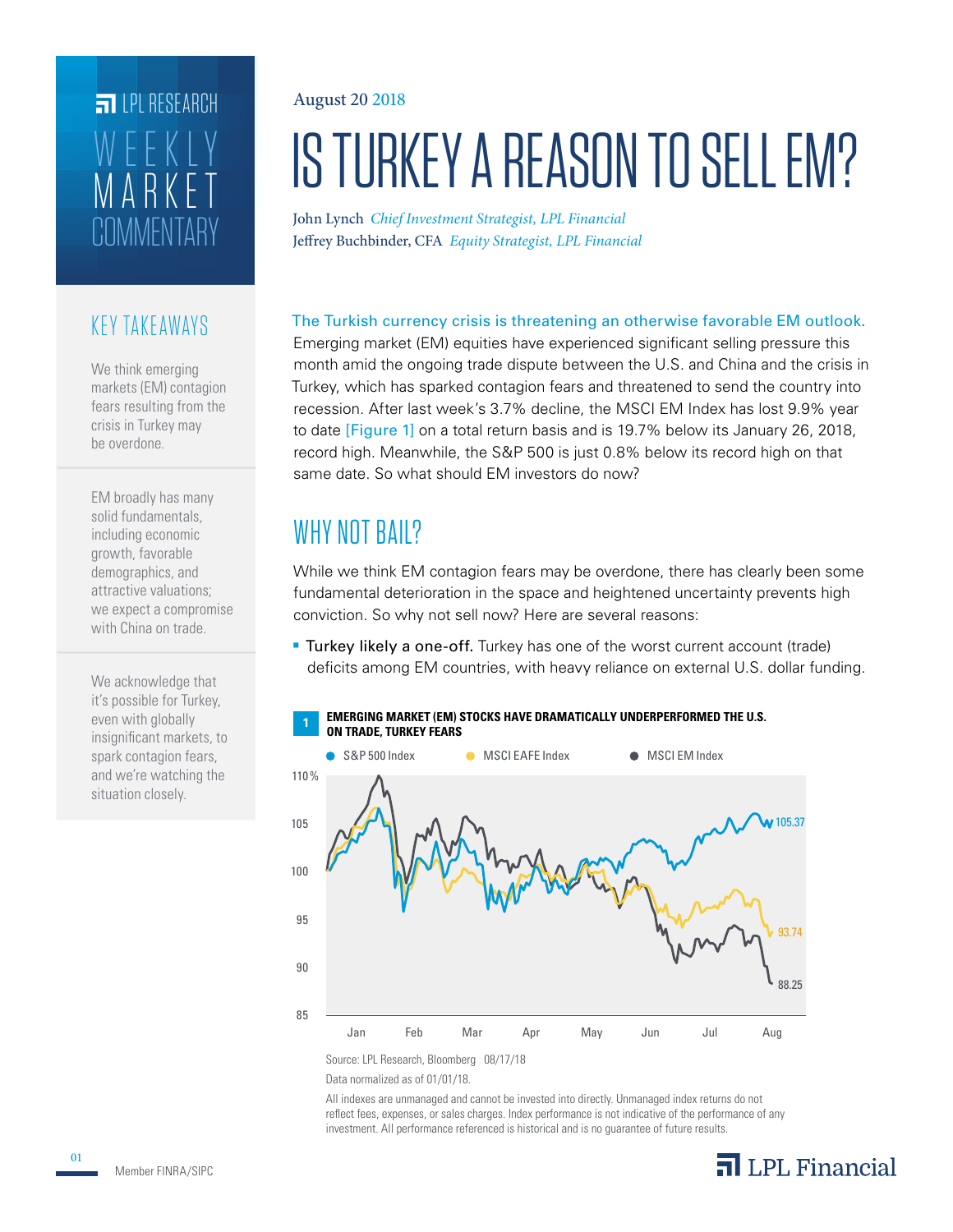Add a political skirmish with the U.S. and what appears to be a series of policy mistakes by Turkish President Recep Tayyip Erdogan, and you have a unique situation that does not appear to have a lot of direct implications for other major developing countries.

- **The Turkish economy is extremely small.** A recession in Turkey would not have a meaningful impact on global growth, given the economy represents slightly over 1% of global gross domestic product (GDP). Skeptics might say Greece's economy is also small and yet its crisis negatively impacted global markets a few years ago. That's fair, but the primary concerns during the European debt crisis centered on Italy and Spain, economies and markets that are clearly big enough to impair the global economy. Despite Turkey's economic challenges, we continue to believe developing economies in aggregate can grow GDP at 4.8% in 2018, in line with Bloomberg consensus forecasts, even as China's economy slows a bit. Additional descriptions and disclosures are available in our publication *[Midyear Outlook 2018: The Plot Thickens](http://lpl-research.com/outlook/2018/MYO_2018_Spreads.pdf)*.
- **Turkey represents a marginal half-percent** weight in the EM index. In fact, despite Turkey's equity market getting cut in half this year, four countries have contributed more to this year's drop in the EM Index: Brazil, South Africa, South Korea, and China (those four countries account for 58% of the MSCI EM Index in total).

Note that the country's weight in the JPMorgan Emerging Market Bond Index is higher, at 4-5%. EM debt, an asset class we have not recommended this year, is the topic of tomorrow's *Bond Market Perspectives* publication.

**Turkey's external debt load is manageable.** About \$220 billion in Turkish debt is held by foreign investors, which is very small relative to the size of the European Central Bank's balance sheet, at over \$4 trillion (only about 5%), making the prospect of a bailout—should one be needed—quite manageable.

- **Trade dispute resolution a potential catalyst.** Based on how much China and the U.S. have to lose from a full-blown trade war, we continue to expect a compromise that ends up having little if any negative impact on the two economies. We see eventual resolution—though possibly not before the midterm elections—as a potential positive catalyst for EM. The odds of a deal went up late last week following reports that talks are scheduled for later this week. See our *[Weekly](https://lpl-research.com/~rss/LPL_RSS_Feeds_Publications/WMC/Weekly_Market_Commentary_06252018.pdf)  [Market Commentary](https://lpl-research.com/~rss/LPL_RSS_Feeds_Publications/WMC/Weekly_Market_Commentary_06252018.pdf)* on June 25, 2018, for our thoughts on global trade tensions.
- **Dollar rally may soon run its course.** Even though EM countries are not as U.S. dollar sensitive as they were a decade or two ago, the strength of the dollar (up about 10% over the past 6 months) is still part of the problem for EM. The greenback may soon run into resistance given the still-large U.S. current account deficit (we export far less than we import and tariffs won't help much) and the expanding budget deficit. A compromise on trade—if we get it—may help foreign currencies. The Federal Reserve is a wildcard.
- A lot of bad news appears to be priced in. Following a near bear-market decline of nearly 20% from the January 26, 2018, peak through August 16, EM stocks are trading at a more than 30% discount to the S&P 500 on a forward 12-month earnings estimates basis. That discount to the S&P 500 is larger than any applied to EM since the mid-2000s, despite the potential for near 5% gross domestic product growth in EM in 2018 (compared with 2% in Europe and 1% in Japan) based on Bloomberg consensus forecasts. And while earnings estimates have come down recently [Figure 2], doubledigit earnings growth over the next year (based on FactSet consensus estimates) is a reasonable expectation. Valuations don't help us time our entry and exit points typically, but we believe patient investors in EM may be rewarded over time.

## $\overline{\mathbf{a}}$  LPL Financial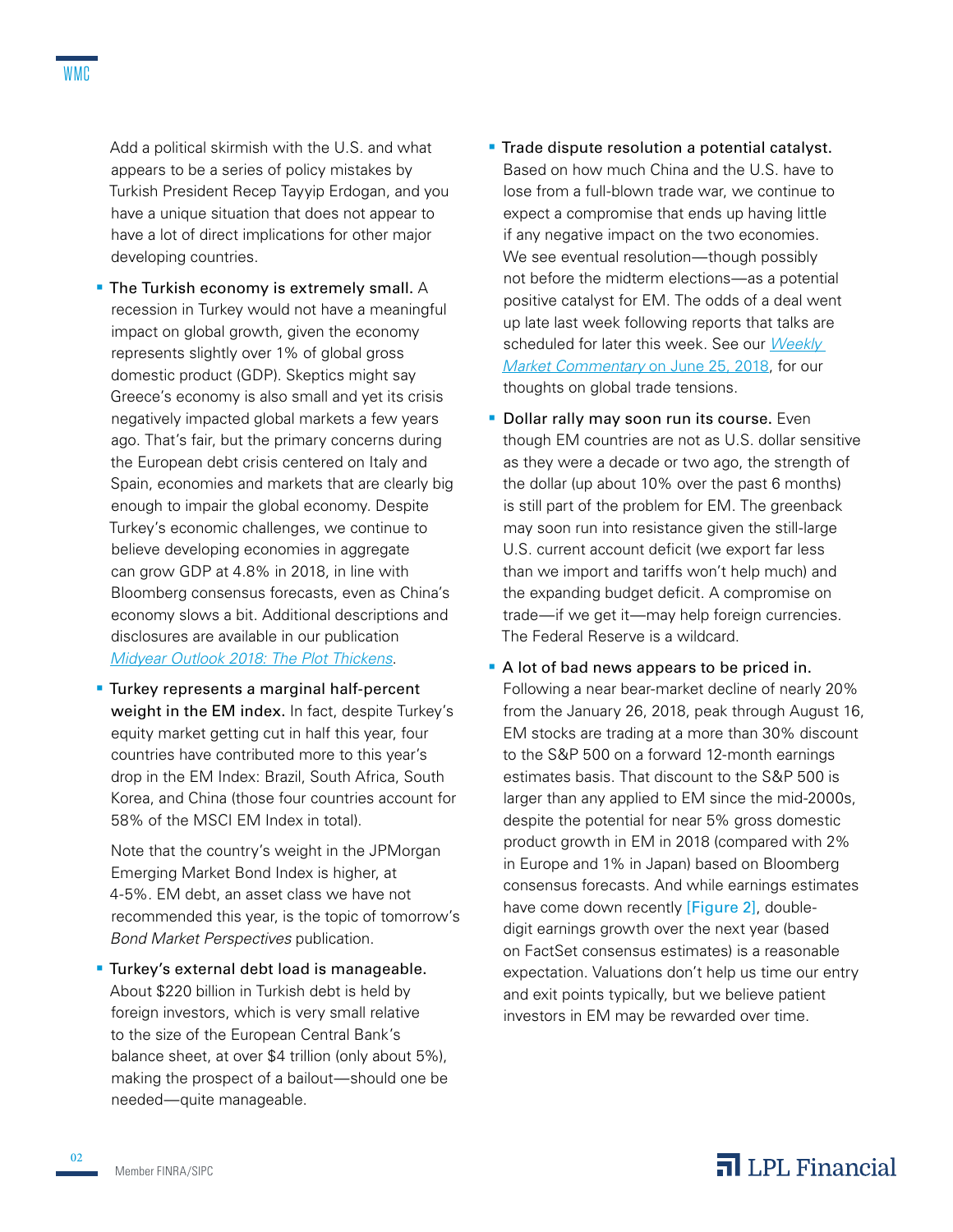We maintain our cautiously positive view of EM equities but certainly acknowledge the risks. As we learned from the Asian currency crises in the late 1990s that started with the Thai bhat collapse, or Greece after the financial crisis, a small country with seemingly inconsequential financial markets can spark contagion fears and cause sizable losses globally.

We don't expect that to happen with Turkey, but future market flare-ups are possible given the country's heavy reliance on foreign borrowing, runaway inflation, a central bank that is not independent, and souring U.S. relations. There does not appear to be a quick fix here, though aggressive interest rate hikes by the Turkish central bank and the release of an American pastor who is the source of the political dispute with the U.S. would be a good start.

We have seen some signs of fundamental deterioration recently in the form of earnings estimate reductions for the MSCI EM Index as shown in Figure 2. Over the past three months, EM estimates for the next 12 months have come down by 3.6%, while comparable S&P 500 Index estimates have risen 3.5%. We believe the existence of potential catalysts, solid—even if slightly slower—earnings growth, and low valuations justify maintaining an (appropriate-sized) EM equity allocation for suitable investors.

## **CONCLUSION**

Despite the Turkey situation, EM broadly has many solid fundamentals, including economic growth, favorable demographics, and attractive valuations. We look for an eventual compromise on trade, suggesting the potential for a pivot in EM performance.  $\blacksquare$ 

#### **2 EMERGING MARKET (EM) EARNINGS EXPECTATIONS HAVE FALLEN AS U.S. ESTIMATES HAVE RISEN**



The economic forecasts may not develop as predicted.

All indexes are unmanaged and cannot be invested into directly. Unmanaged index returns do not reflect fees, expenses, or sales charges. Index performance is not indicative of the performance of any investment. All performance referenced is historical and is no guarantee of future results.

03

## $\overline{\mathbf{a}}$  LPL Financial